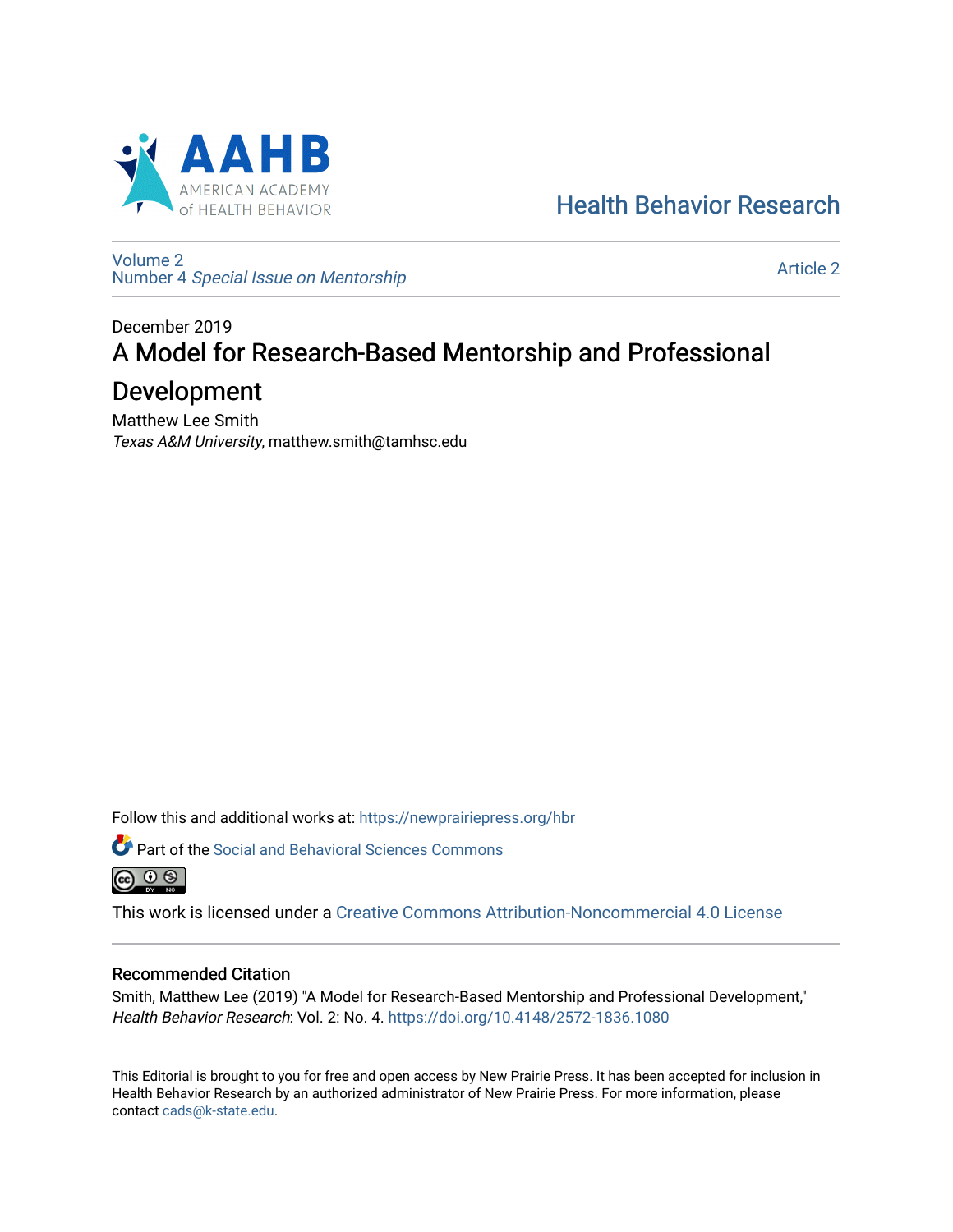# A Model for Research-Based Mentorship and Professional Development

#### Abstract

This article has no abstract. It serves as the editorial/overview for the special issue on mentorship. However, rather than simply introducing the special issue, a mentorship model is provided. As such, a commentary article type was selected.

## Keywords

mentorship, model, professional development

#### Acknowledgements/Disclaimers/Disclosures

This special issue recognizes the outstanding efforts all mentors in the American Academy of Health Behavior who dedicate their time to nurture the next generation of health behavior researchers. Further, this special issue thanks the Academy for emphasizing the importance of mentorship and driving the field for over 20 years. The author would like to thank Dr. Adam Barry for co-editing this special issue. Finally, the author would like to thank his mentors and mentees for helping to shape his professional identity and enhancing his productivity.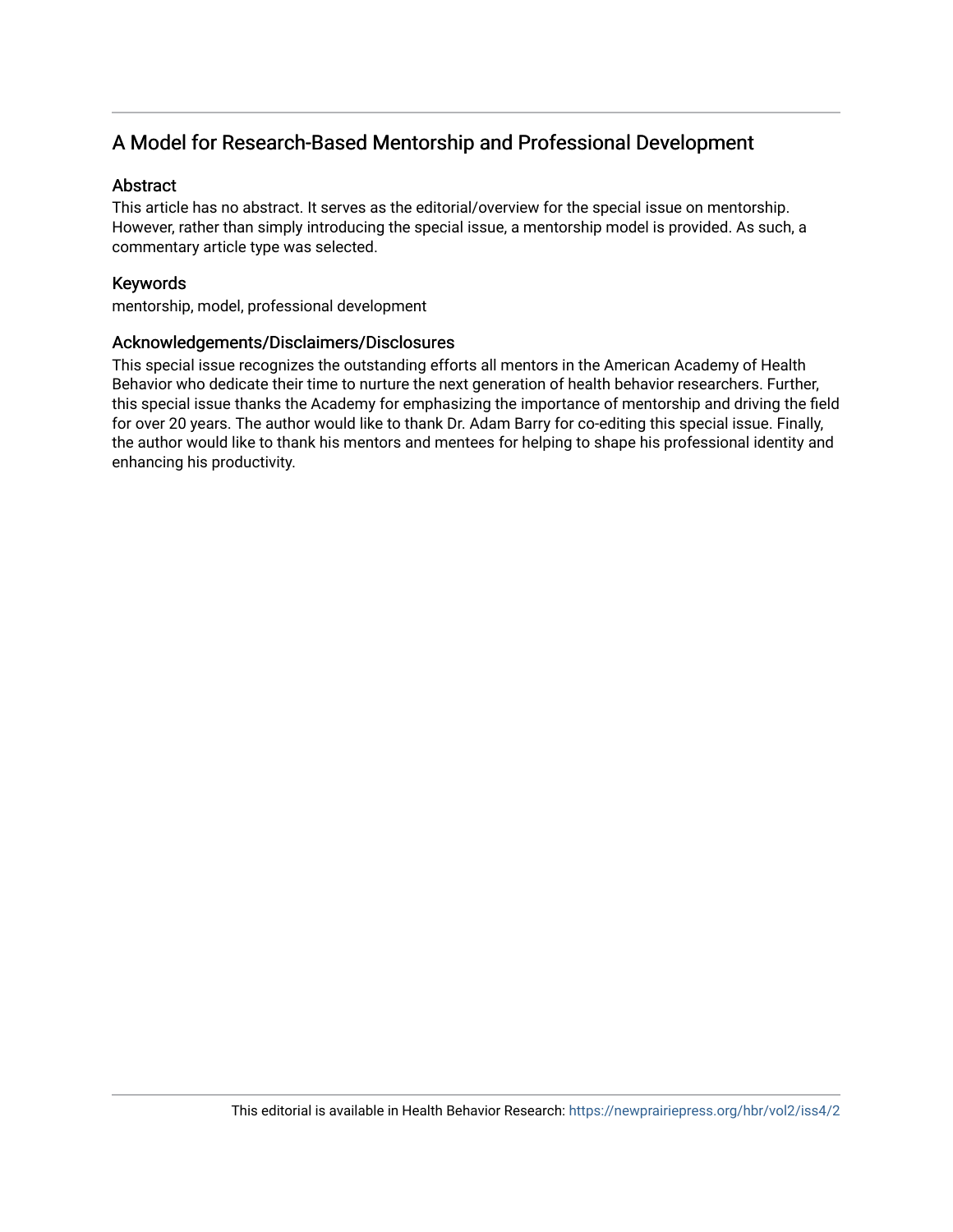## **A Model for Research-based Mentorship and Professional Development**

## **Matthew Lee Smith, PhD, MPH, CHES, FGSA, FAAHB**

Mentorship is a reciprocal endeavor where knowledge and skills are transferred to improve the work performance and trajectory of one or both parties. Mentorship is a valuable process for advancing academic careers and establishing a desirable professional identity, which frequently includes both formal and informal relationships. Formal relationships often include students, while informal relationships often include faculty members and staff. Depending on the situation, professionals, clinicians, and organizations can be considered formal or informal mentees. Regardless of the degree of formality, research-based mentorship typically centers on a product or process (or a combination thereof). Examples of products include grant proposals, publications, white papers, and conference presentations. Examples of processes include developing a research trajectory, enhancing curriculum vitae, expanding professional networks, forming research teams, and navigating the promotion and tenure processes. Although a mentorship relationship may focus on a single product or process, strong mentors strive to ensure mentees develop practical and transferrable skills that can be applied to future products/processes. Examples of transferrable skills include technical writing, oral communication, statistical methods, team management, conflict resolution, and strategic planning.

This article provides a model for research-based mentorship and professional development by describing underlying concepts and processes and introduces a special issue about the value of and products from research-based mentorship relationships. The special issue opens by providing an overview of the Research Scholars Mentorship Program (RSMP), a formal mentorship program developed in 2011 and housed within the American Academy of Health Behavior (AAHB). It continues with 13 research articles resulting from AAHB members in research-focused mentorship relationships. These manuscripts highlight the productivity of mentees and mentors and surround a variety of subgroups (e.g., Hispanic adolescents, homeless individuals, African American females, clinicians) and topics (e.g., social networks, substance use/misuse, food insecurity, health literacy, sleep, cancer screening, diet, violence, medical education). The collection concludes with four mentorship-specific commentaries describing strategies for group-based mentorship, mentoring diverse underserved undergraduate students, long-distance mentorship, and mentoring mentors. Collectively, this special issue recognizes the commitment of AAHB to cultivate research careers through professional development opportunities.

## **Model for Research-based Mentorship and Professional Development**

The following model for research-based mentorship and professional development was developed from multiple years of mentoring students, post-doctoral fellows, faculty, professionals, clinicians, and organizations. The concepts and processes presented here represent a personal philosophy for mentorship. They are adaptable and intended to drive productivity and the conveyance of practical and transferrable skills.

Mentorship is largely driven by the idea that others can benefit from the things a mentor does well, and vice-versa. Mentors find pleasure in seeing others succeed, especially when they have witnessed their progression and been a part of their professional/scholastic journey.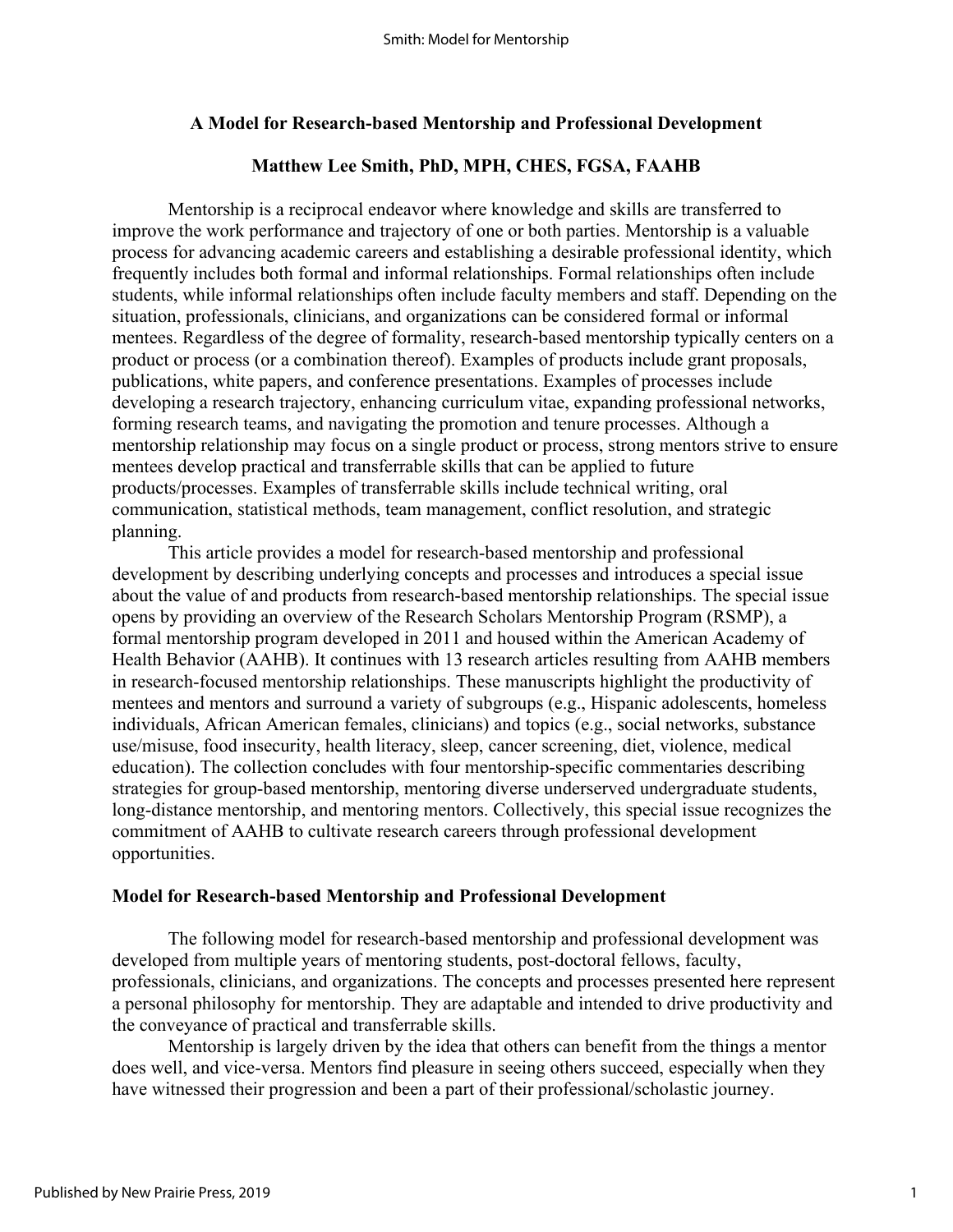Mentors are driven by the idea that their mentorship enhances scholarship, research productivity, and competence among professionals and scholars at all ages and ranks. Based on the nature of health behavior research, mentors find satisfaction in knowing that their mentees are (or will become) change agents. And, as these change agents use their training and begin mentoring others, a mentor's collective impact on human health grows exponentially.

Mentors should take a genuine interest in teaching practical, applicable, and transferrable skills and shaping understanding about research and related content and processes. A mentor should be kind and nurturing, yet demanding. They should reward a mentee's efforts and celebrate their accomplishments together. Such a mentoring approach can help mentees enjoy their hard work and have fun because of positive team dynamics and newfound skills. Though a mentee's first research experience can be initially daunting, it can become pleasurable and rewarding and can encourage mentees to actively seek out additional research opportunities and obtain additional research training. Creating a positive mentorship experience for novice and emerging scholars is essential to successfully retaining mentees in research-based activities, degrees, and/or careers.

 Table 1 provides an overview of simple and interrelated concepts for mentorship. Each of these concepts are present during every stage of the mentorship relationship and apply to both the mentor and mentee. Mentorship relationships should be an exchange where both parties learn and grow together through ongoing interaction. If or when one or both parties no longer receives value from the interaction, the mentorship relationship has likely 'run its course' and should discontinue. Mentorship is a vehicle to success and should not be viewed as an obligation. The dissolution of a mentorship relationship does not always imply that someone is at fault; rather, it can be a symptom of divergent views or non-ideal timing. Therefore, the mentor-mentee match is among the most essential keys to a strong and viable mentorship relationship. Without common and shared interests or goals, it is unlikely that a mentor-mentee pair will collaborate effectively.

While some mentorship relationships form naturally, mentors are recommended to explore the compatibility of the match prior to committing to the relationship. Mentors can use the following process: (1) assess mentor-mentee compatibility or match; (2) outline the parameters of a formal or informal mentorship relationship; (3) train mentees to ensure they can appropriately contribute to the product and/or process; and (4) refine and adjust interactions to maximize productivity. This protocol generally begins with a casual conversation to learn about the potential mentee, their stage of professional/scholastic development, their research interests (if any), their career plans, their perceptions about their skill deficiencies or needed resources, the amount of time they are willing to devote, and their definition(s) of success. The purpose of this initial conversation is to determine whether the mentor is a possible match for this potential mentee and can help them to achieve their goals and career aspirations. A mentor can provide a disservice if their interests/priorities are not aligned with those of the mentee or if there is clearly another more viable mentor candidate. Therefore, if the mentor can quickly determine they are not the best match, they can attempt to rapidly identify another mentor candidate and make an introduction.

The following activities and concepts can assist mentors in engaging and interacting with mentees to foster efficient, productive, scalable, and long-lasting mentorship relationships.

**Determine mentor-mentee alignment**. based on whether there is common interest in one or more of the following: (1) problem/topic (e.g., diabetes, fall prevention, risky sexual behavior); (2) population (e.g., older adults, pregnant mothers, school teachers); (3) setting (e.g.,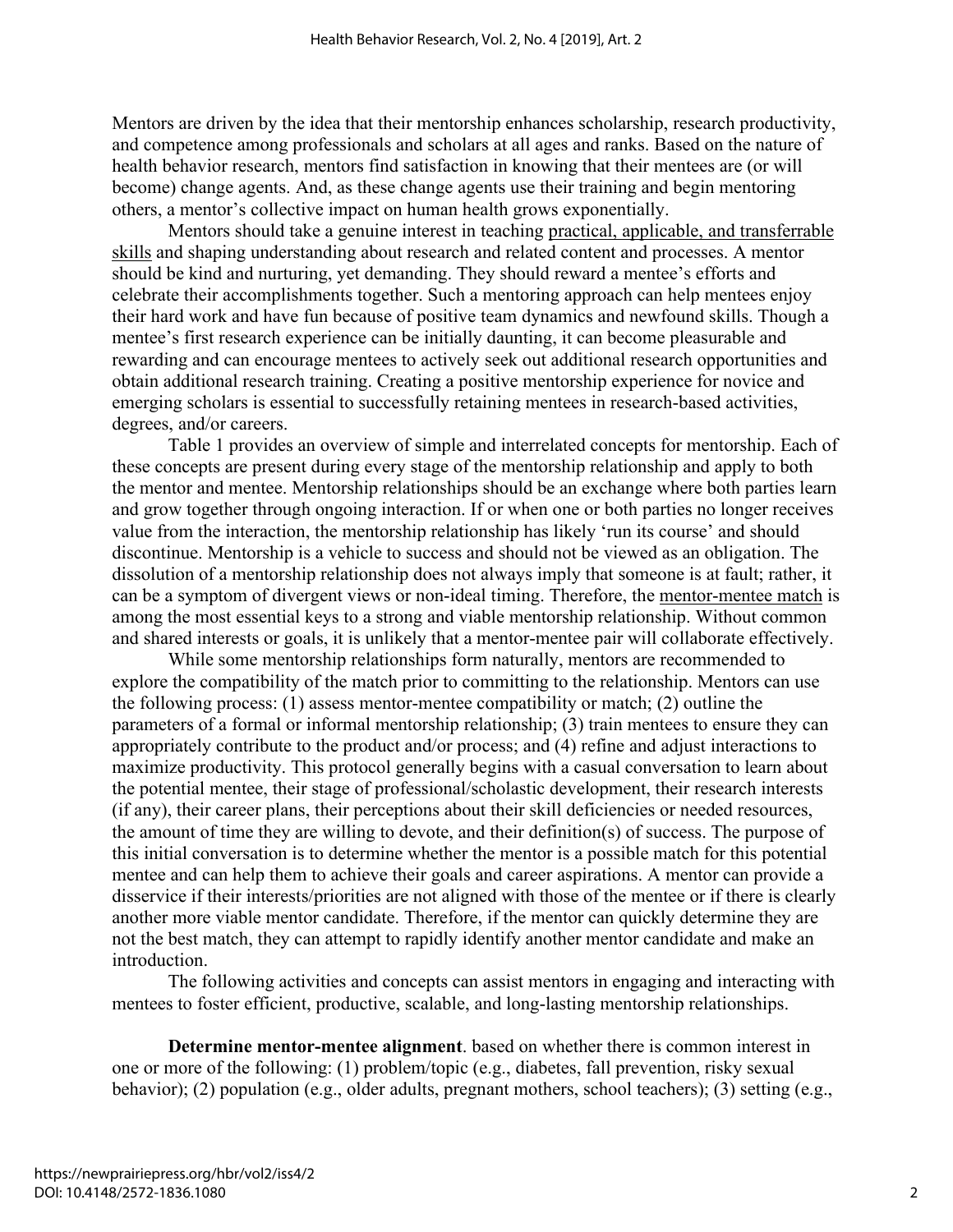Smith: Model for Mentorship

# Table 1

# *Simple and Interrelated Concepts for Mentorship.*

| Respect        | • Valuing one another as people and as scholars/academics/professionals                                           |
|----------------|-------------------------------------------------------------------------------------------------------------------|
|                | • Valuing one another's opinions, beliefs, needs, commonalities, and differences                                  |
|                | • Valuing the mentorship process and the efforts contributed by others                                            |
| Enrichment     | • Creating a nurturing environment that encourages an open dialogue and exchange of ideas                         |
|                | • Identifying realistic goals and parameters that will promote professional/scholastic advancement                |
|                | • Facilitating professional/scholastic betterment from the interaction and collective effort                      |
| Accountability | • Agreeing to be mutually dedicated to the relationship                                                           |
|                | • Upholding assigned roles and responsibilities                                                                   |
|                | • Remaining available and accessible                                                                              |
|                | • Adhering to predetermined timelines/deadlines (while still allowing for flexibility)                            |
| Reciprocity    | • Recognizing that mentorship is not a unidirectional concept                                                     |
|                | • Allowing (not expecting) the relationship to be mutually beneficial                                             |
|                | • Accepting that the 'give-and-take' balance doesn't have to be equal and may shift over time (fluid, not static) |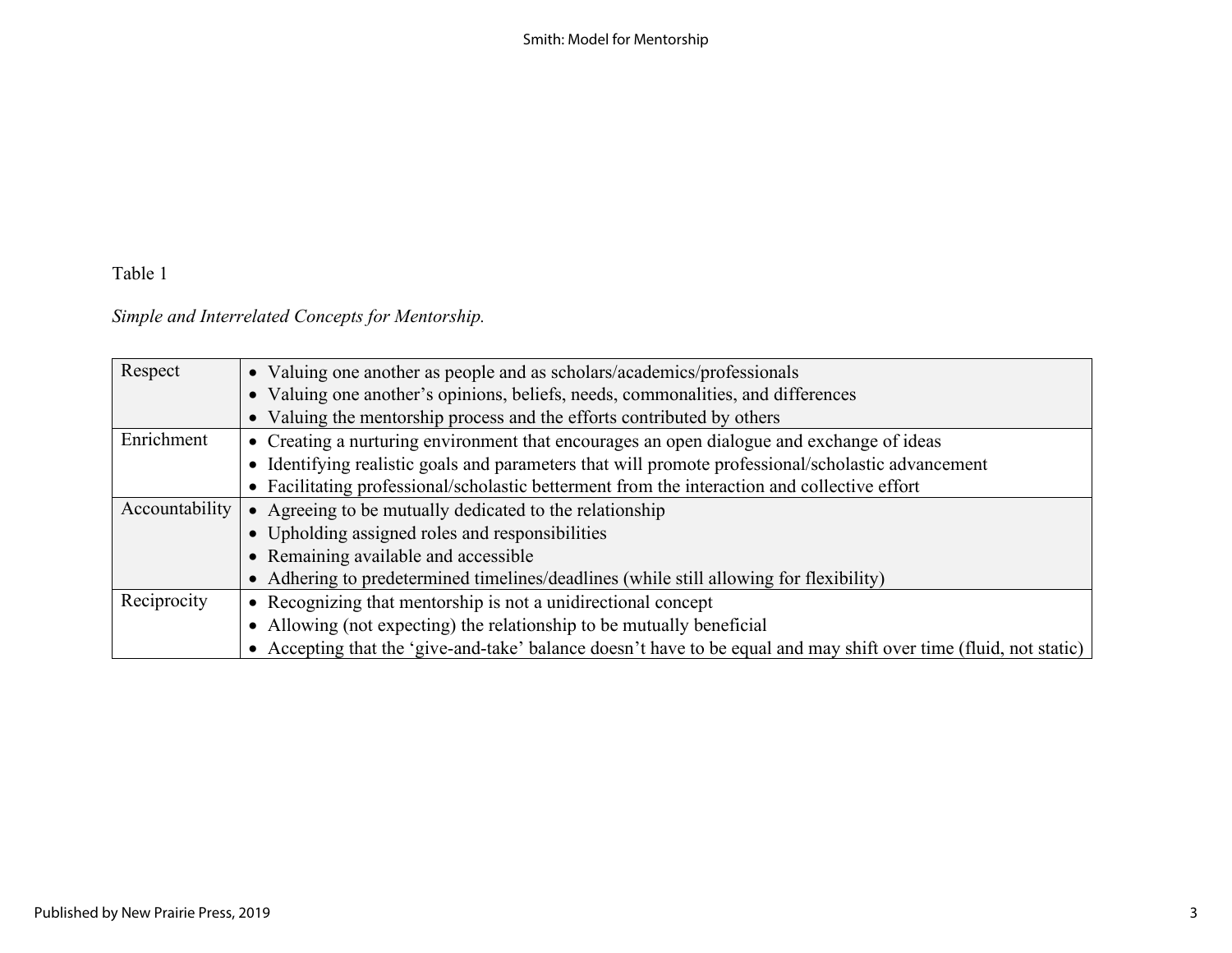workplace, faith-based organizations, rural); and (4) skillset (e.g., program evaluation, geospatial analysis, qualitative methods). A good mentor asks mentees thoughtful questions to evoke meaningful responses and dialogue. A good mentor asks additional pointed questions to probe for further detail.

**Listen to what the mentee needs and wants to accomplish.** A good mentor should be a good listener. To be of most value to a mentee, the mentor should fully understand the mentee's priorities, goals, and aspirations. A good mentor establishes a strong rapport with their mentee to ensure they are comfortable sharing their vulnerabilities, problems, and concerns.

**Identify activities and resources that provide the mentee with the knowledge, skills, and experiences necessary to be successful.** A good mentor should provide a uniquely-tailored service to each mentee, which takes into account the mentee's existing skillset, preferred learning style, and timeline (among other factors). There is no one-size-fits-all approach to mentorship.

**Follow-up to define the structure and logistics of the mentorship relationship, which should ultimately feed into a more formal work plan.** A good mentor identifies the best method (e.g., face-to-face, phone, email, video conference) and cadence (e.g., weekly, bi-weekly, monthly) for mentor-mentee communication early in the relationship. However, there is no need to rush the process. The frequency and communication format may differ over time based on the focal product/process or approaching deadlines. Relationships may ramp up slowly or escalate quickly. Regardless, a good mentor attempts to establish a 'standing' meeting time with each mentee to ensure regular interaction.

**Create a tiered, team-based mentoring structure to enhance productivity and expand professional networks.** A good mentor is inclusive and shares resources. Therefore, a good mentor often invites multiple mentees to join writing teams along with other academics, which allows them to meet new people and work with diverse sets of scholars with varying backgrounds, skillsets, and working styles. By assembling teams comprised of postdoctoral fellows, doctoral students, and masters students (and even undergraduate students), skills pertaining to management and communication are developed alongside technical writing and analytic skills. Clear and actionable tasks are assigned to each team member along with reasonable deadlines. With a tiered, team-based mentoring structure, the mentor can: (1) directly mentor each team member about their research activity; (2) allow team members to directly mentor one another based on predetermined tasks; and (3) mentor team members about their mentorship of other team members (e.g., a doctoral student mentoring a masters student). We can all learn from one other; therefore, a good mentor creates safe spaces where students and trainees can practice their teamwork and mentorship while receiving feedback in real time. In most fields addressing health behavior, we almost always work in teams. Therefore, this mentoring structure produces transferrable, practical, and applied skills for all mentees involved.

**Train the mentee to perform essential tasks.** A good mentor actively provides training to mentees while simultaneously referring them to complementary sources and encouraging independent discovery. The focal product/process will dictate what training is needed; however,